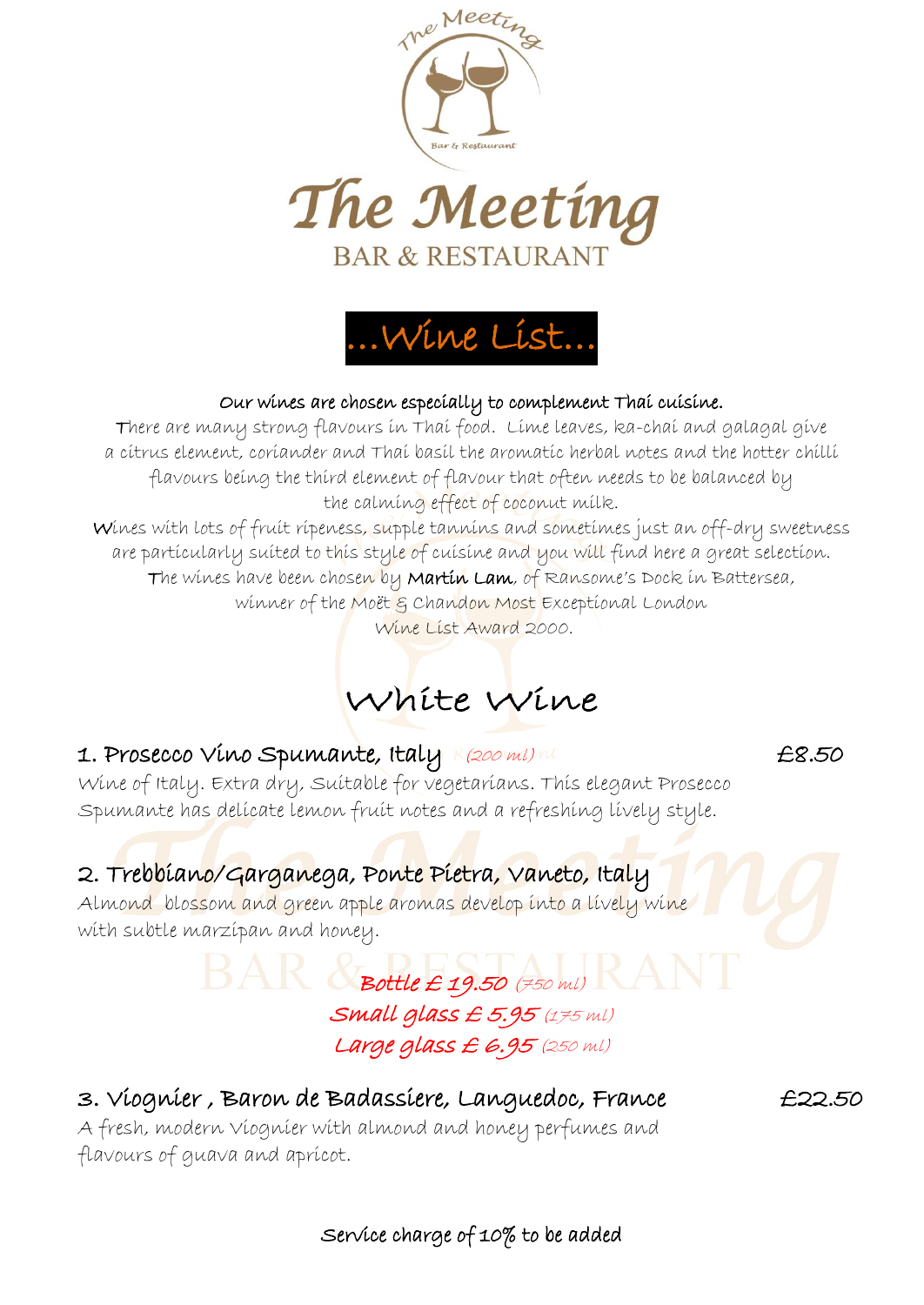

| 4. Pínot Grígío, Alpha Zeta, Veneto, Italy<br>Characterful aromas with slight hints of flint, ripe peach and pear.<br>The wine is full-bodied and rich, with excellent balance.                                                                                                             | £24.45 |
|---------------------------------------------------------------------------------------------------------------------------------------------------------------------------------------------------------------------------------------------------------------------------------------------|--------|
| 5. Adelaíde Chardonnay, 16 Stops, South Australía<br>Excellent value, unoaked Australían Chardonnay. Fresh and elegant<br>with apple and white peach flavours and good length on the finish.                                                                                                | £22.65 |
| 6. Darlíng Sauvignon Blanc, Fairview, South Africa<br>Bríght líght green colour ín th <mark>e gla</mark> ss wíth tropícal aromas, green fígs,<br>nettle and guava. Fresh grapefruít <mark>flavours gíve wa</mark> y to líme undertones<br>lead to a língeríng, crísp fín <mark>í</mark> sh. | £26.50 |
| 7. Prosecco Spumante, Cantína Collí Euganeí, Veneto, Italy<br>With a fine and persistent mousse, this soft and lively wine is full of fresh,<br>fruíty aromas wíth a floral touch.                                                                                                          | £29.50 |
| 8. Turner Vineyard Ríeslíng, Marlborough, New Zealand<br>Fresh cít <mark>r</mark> us aromatícs of sweet líme and mandarín míngle with subtle<br>floral notes. A líght-bodíed fresh a <mark>nd appealíng wíne mínera</mark> l not <mark>e</mark> s<br>and a long pleasing finish.            | £39.50 |
| 9. Chablís, <mark>La</mark> roche, Burgundy, Franc <mark>e</mark><br>$2$ A N $1$<br>Fresh with crisp, white fruit and classic Chablis minerality.                                                                                                                                           | £42.95 |
| 10. Sancerre, Domaíne des Brosses, Loíre, France<br>Fresh with citrus § herbaceous notes and the typical purity and<br>minerality of excellent sancerre.                                                                                                                                    | £44.85 |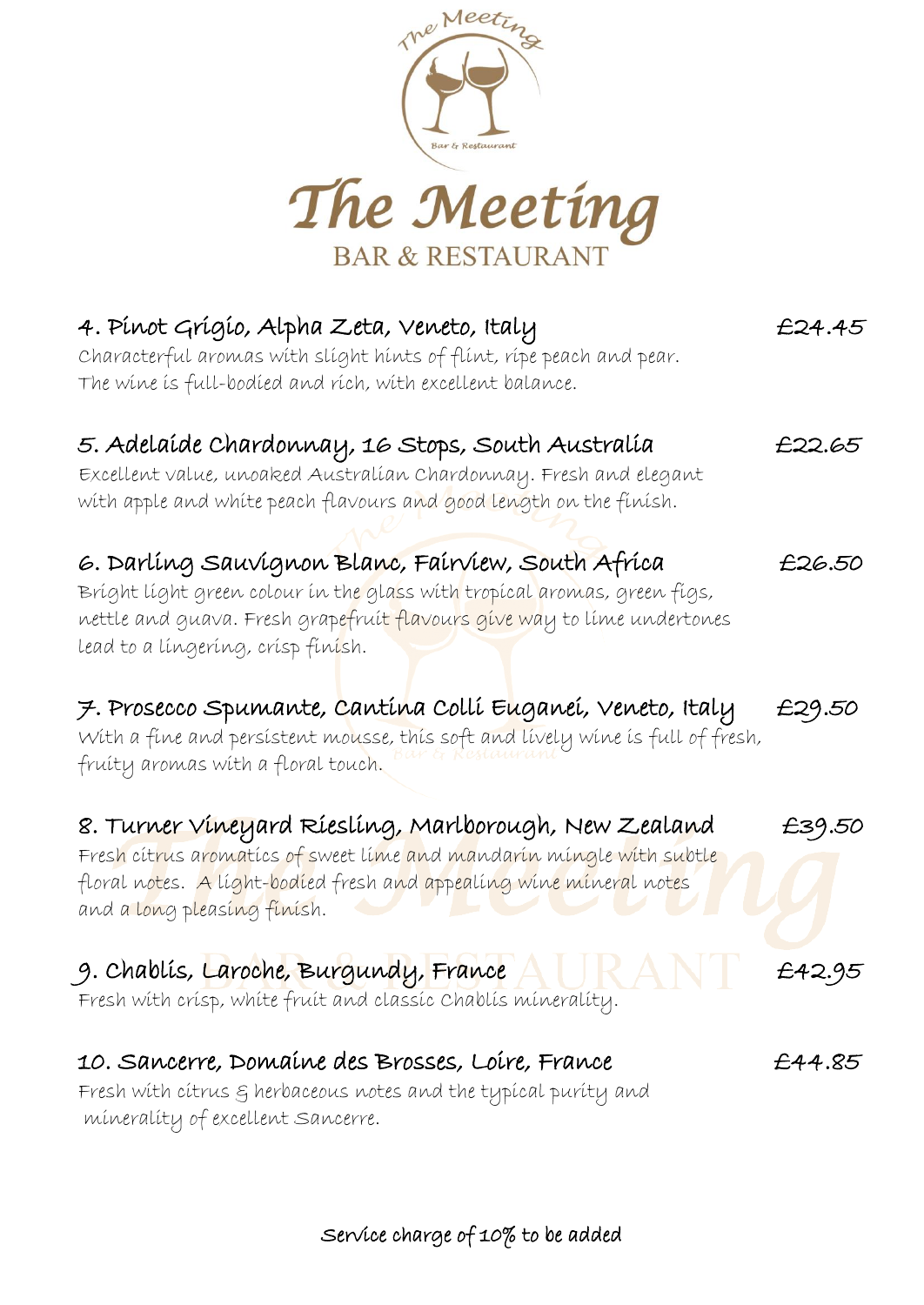

Red Wine

## 11. Merlot/Grenache, Vignes de L'Eglise, Vin de Pays D'OC, France

Ripe plum and berry fruits with cherry and a touch of spice.

Bottle £ 19.50 (750 ml) Small glass  $£ 5.95$  (175 ml) Large glass  $E$  6.95 (250 ml)

| 12. Nerello Mascalese, B <mark>o</mark> rgo <mark>Selene, Sícíl</mark> y, Italy<br>Round and smooth with fresh notes of red berries and lovely<br>spicy cherry perfumes.                                                  | £20.55 |
|---------------------------------------------------------------------------------------------------------------------------------------------------------------------------------------------------------------------------|--------|
| 13. Shíraz, 16 Stops, South Australía, Australía<br>Youthful and víbrant Shíraz, wíth a lovely dark fruít and spíced<br>plum character. It is ripe and silky, giving the wine a texture<br>that is unusual at this price. | £24.95 |
| 14. Valpolí <mark>cella, Alle</mark> gríní, V <mark>eneto, Ital</mark> y<br>Classic Valpolicella. Brilliant cherry perfumes,<br>fresh black pepper and aromatic herbs.                                                    | £32.95 |
| 15. Marlborough Pínot Noír, Tínpot Hut, New Zealand<br>Soft and silky with classic black cherry notes and<br>lovely aromatíc qualítíes.                                                                                   | £39.95 |
| 16. Ríoja Críanza, El coto, Ríoja, Spaín<br>A fresh and concentrated wine with a core of red and<br>black fruits and juicy finish.                                                                                        | £26.95 |